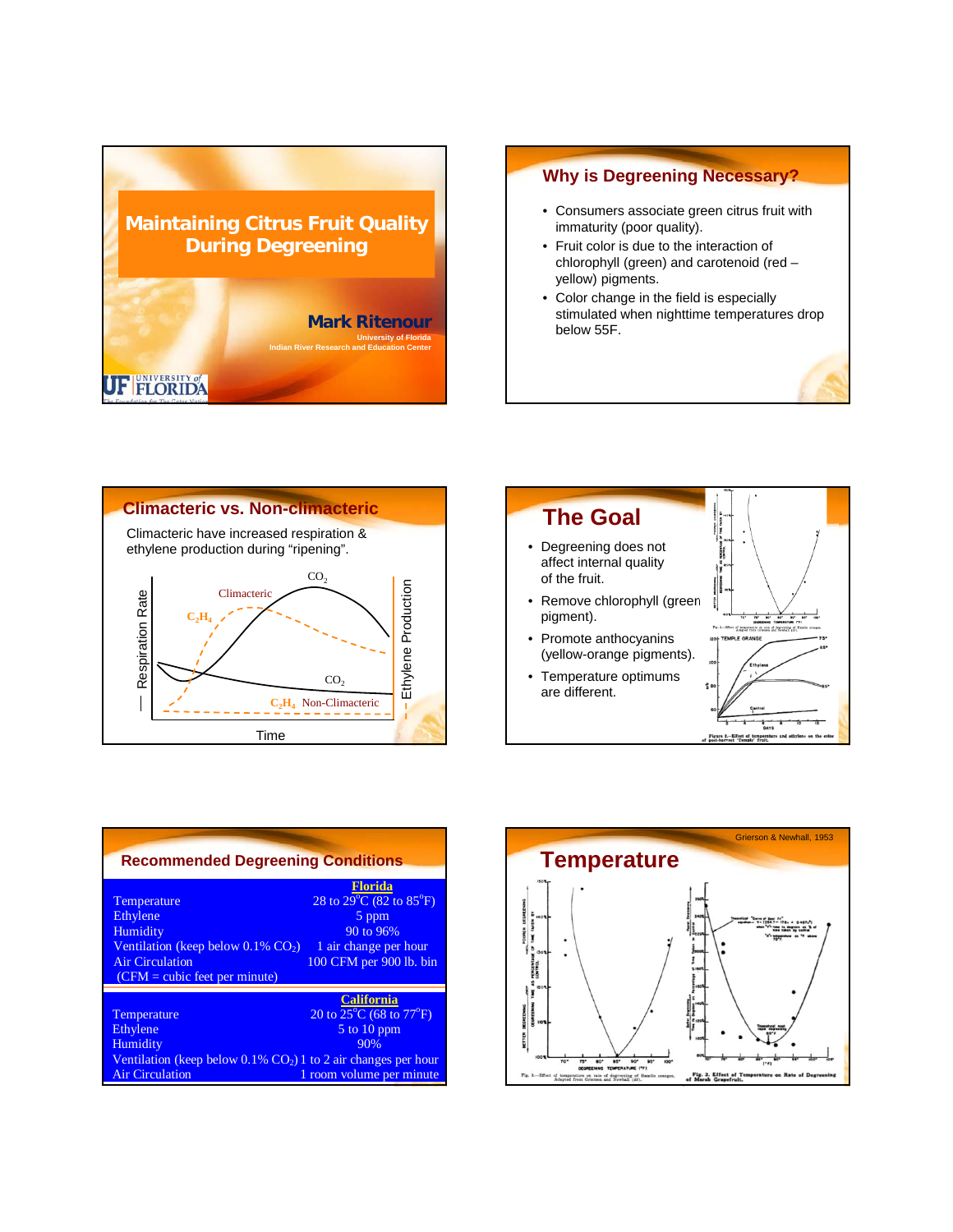|        | TABLE 3.-EFFECT OF RELATIVE HUMIDITY DURING DEGREENING ON |                                                                                                              |                                 |                                 |  |
|--------|-----------------------------------------------------------|--------------------------------------------------------------------------------------------------------------|---------------------------------|---------------------------------|--|
|        | Picking                                                   | SUBSEQUENT DECAY OF HAMLIN ORANGES AND DUNCAN GRAPEPRUIT.<br>Percent Total Losses at 3 Weeks<br>from Picking |                                 |                                 |  |
| Fruit  | Date<br>(1953)                                            |                                                                                                              | <b>Relative Humidity</b>        |                                 |  |
|        |                                                           | Low<br>$(65 - 75%$<br>R. H.)                                                                                 | Medium<br>$(80 - 90%$<br>R. H.) | High<br>$(90 - 100\%$<br>R. H.) |  |
| Hamlin | Sept. 28                                                  | 22.0                                                                                                         | 48.7                            | 42.0                            |  |
|        | Oct. 14                                                   | 18.7                                                                                                         | 18.0                            | 34.7                            |  |
|        | Oct. 19                                                   | 50.0                                                                                                         | 48.7                            | 44.0                            |  |
|        | Averages                                                  | $30.2*$                                                                                                      | $38.5*$                         | $40.2*$                         |  |
| Dunean | Sept. 28                                                  | 5.3                                                                                                          | 10.7                            | 30.7                            |  |
|        | Oct. 14                                                   | 17.3                                                                                                         | 30.7                            | 48.0                            |  |
|        | Oct. 19                                                   | 20.0                                                                                                         | 22.7                            | 34.7                            |  |
|        | Averages                                                  | 14.2                                                                                                         | 21.4                            | 37.8                            |  |

#### **Ventilation & Carbon Dioxide**

• Ventilation removes waste gasses (e.g.,  $CO<sub>2</sub>$ and possibly peel oil vapor).

– **1% CO2 can about stop degreening.**

- Ventilation also results in more uniform temperature thought the room.
- Both result in faster and more uniform color development within the load.
- Continuous ventilation is often better than periodically opening the room.
- Excessive ventilation wastes ethylene and (when used) heating.







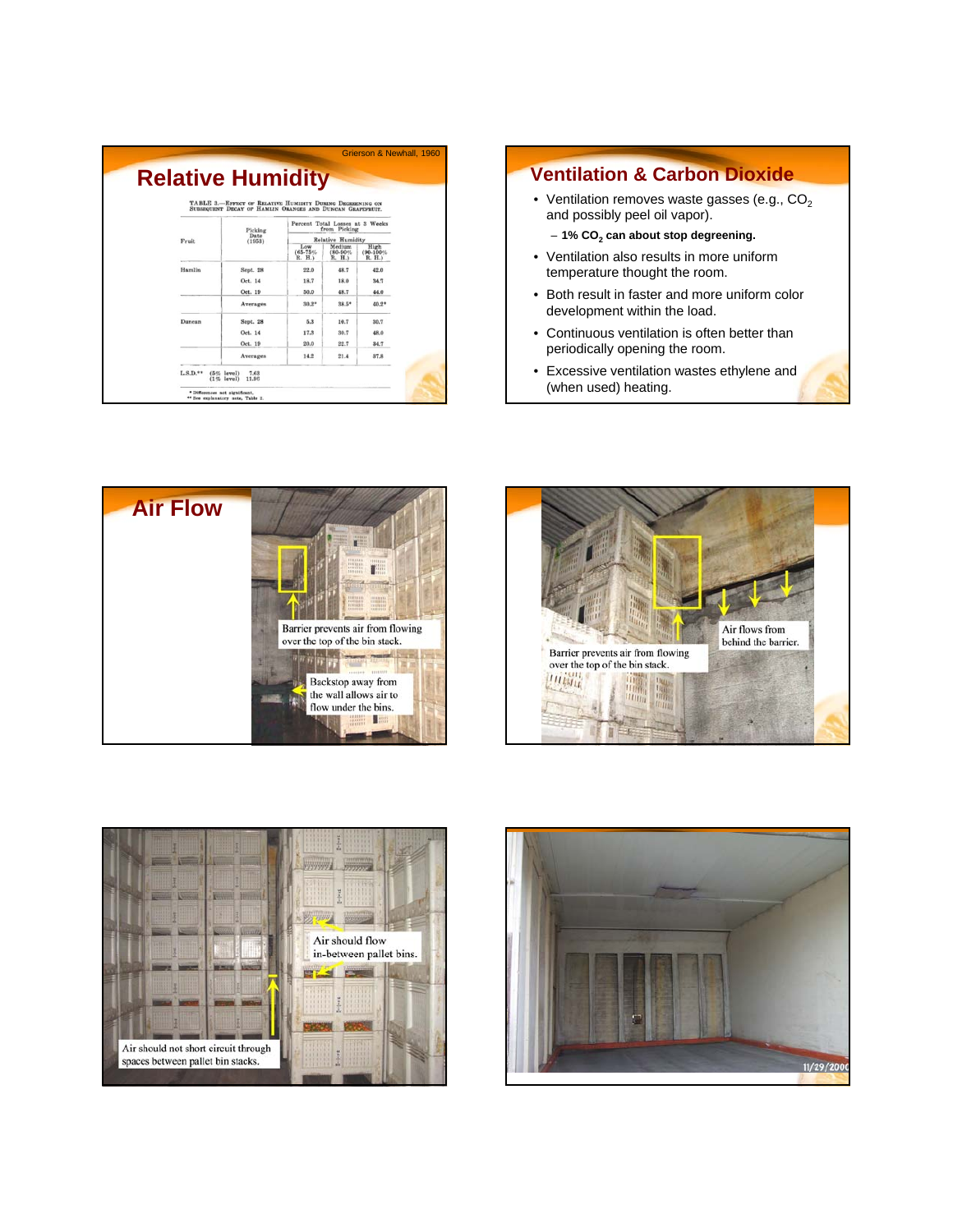

#### **Potential Problems** • Ethylene stimulates growth of some decay pathogens, such as Diplodia stem-end rot and Anthracnose. • The warm and humid conditions experienced during degreening promotes decay.



## **Potential Problems**

- Temperatures too high above 85F, slows rate of chlorophyll degradation, but increases fruit metabolism, decay, and breakdown
- Too much water in the rooms fruit stays wet = slower degreening & increased decay pressure
	- **Ethylene is not very soluble in water**

## **Potential Problems**

• Poor air circulation = uneven temperature distribution and local buildups of  $CO<sub>2</sub>$  in the room

– **Both = uneven color development**



# **What Inhibits Color Development?**

- Warm weather – **particularly warm nights** 
	- **Regreening in the Spring**
- Factors that promote vigorous growth – **high rainfall**
	- **high nutrient levels (esp. N & K)**
- Field oil sprays
- Peel oil (e.g., from brushing)
- Some scale insects (e.g., chaff & purple scale)